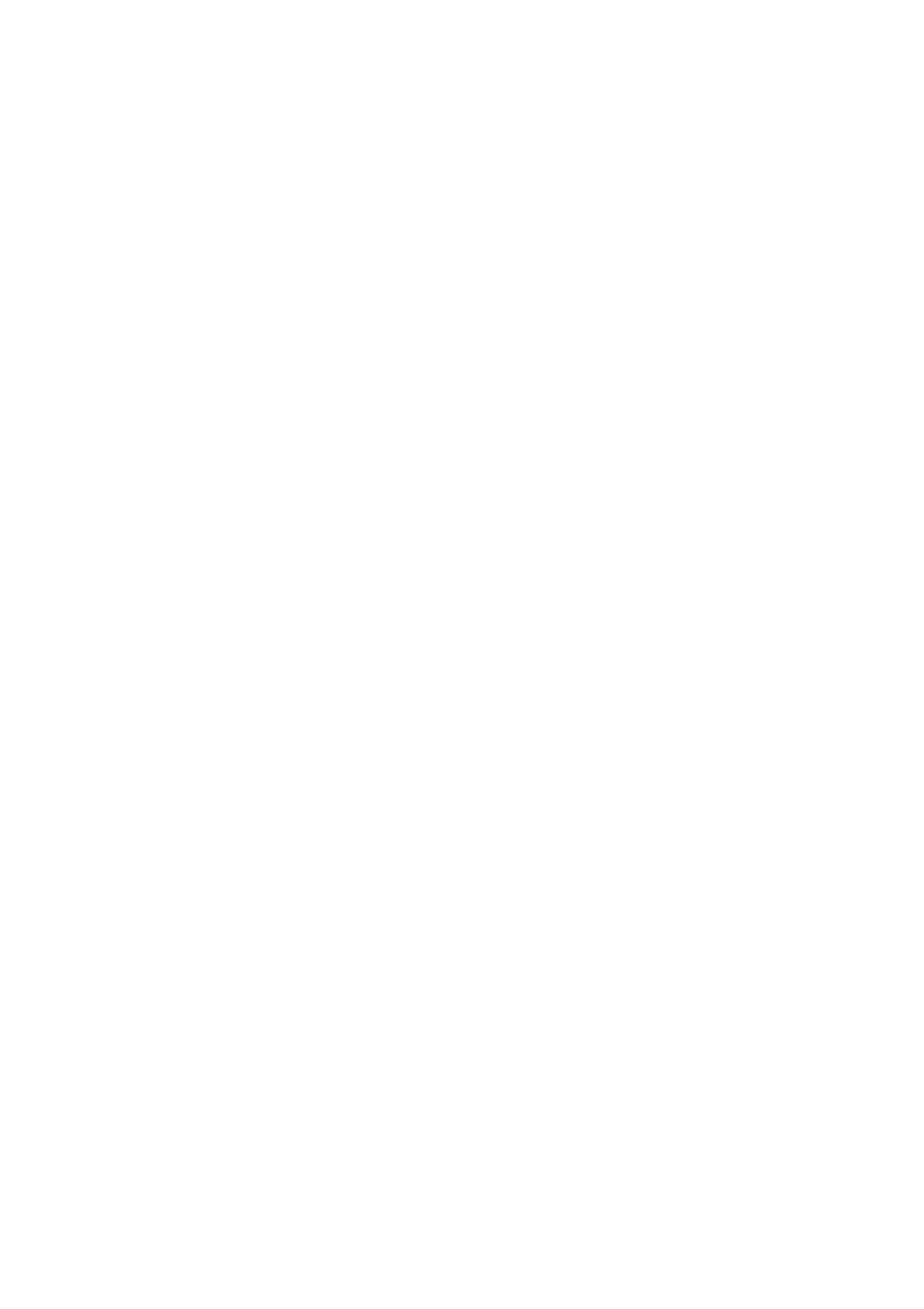# **ORDER OF SERVICE**

## Processional Hymn

*The Choir sing the Processional Hymn 'Once in royal Davd's city'.*

## The Gathering

## The Greeting

*The President says* 

In the name of the Father, and of the Son, and of the Holy Spirit. **Amen.** 

The people who walked in darkness **have seen a great light.** 

For to us a child is born **to us a Son is given.** 

His name will be called Wonderful Counsellor, Mighty God, **the everlasting Father, the Prince of Peace.** 

Glory to God in the highest **and peace to his people on earth.**

The Lord be with you **and also with you.** 

*The President welcomes the online congregation and introduces the service.*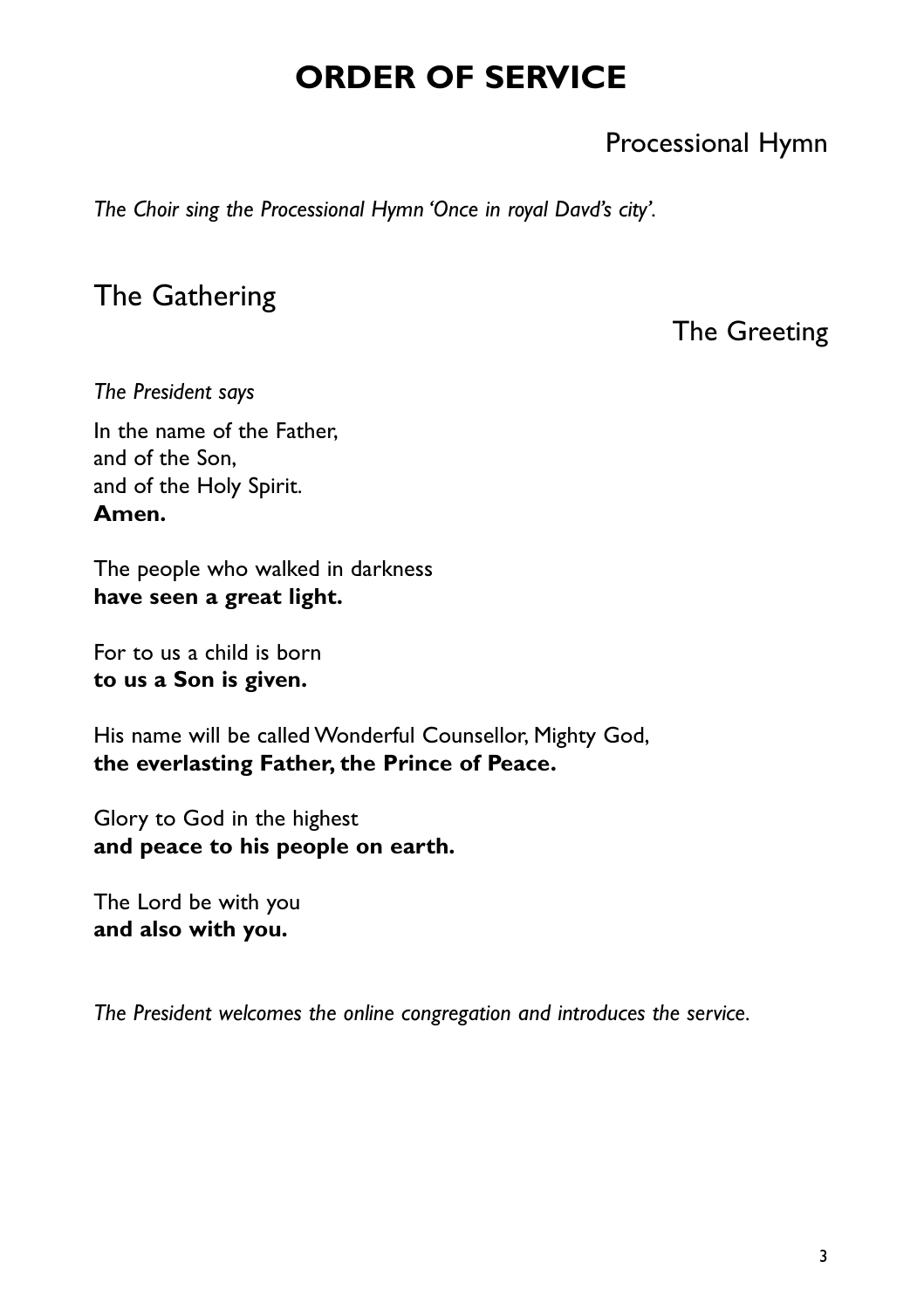## Prayers of Penitence

#### *The Deacon says*

Christ the light of the world has come to dispel the darkness of our hearts. Let us turn to the light and confess our sins.

*Silence is kept.* 

God our Father, you sent your Son full of grace and truth: forgive our failure to receive him.

#### Lord, have mercy. **Lord, have mercy.**

Jesus our Saviour, you were born in poverty and laid in a manger: forgive our greed and rejection of your ways.

Christ, have mercy. **Christ, have mercy.** 

Spirit of love, your servant Mary responded joyfully to your call: forgive the hardness of our hearts.

Lord, have mercy. **Lord, have mercy.** 

*The President says* 

The God of all healing and forgiveness draw you to himself, and cleanse you from all your sins that you may behold the glory of his Son, the Word made flesh, Jesus Christ our Lord. **Amen.** 

*Silence is kept. (10 seconds)* 

Gloria in Excelsis

*The Choir sing* '*Gloria in Excelsis' from the Coronation Mass (Mozart).*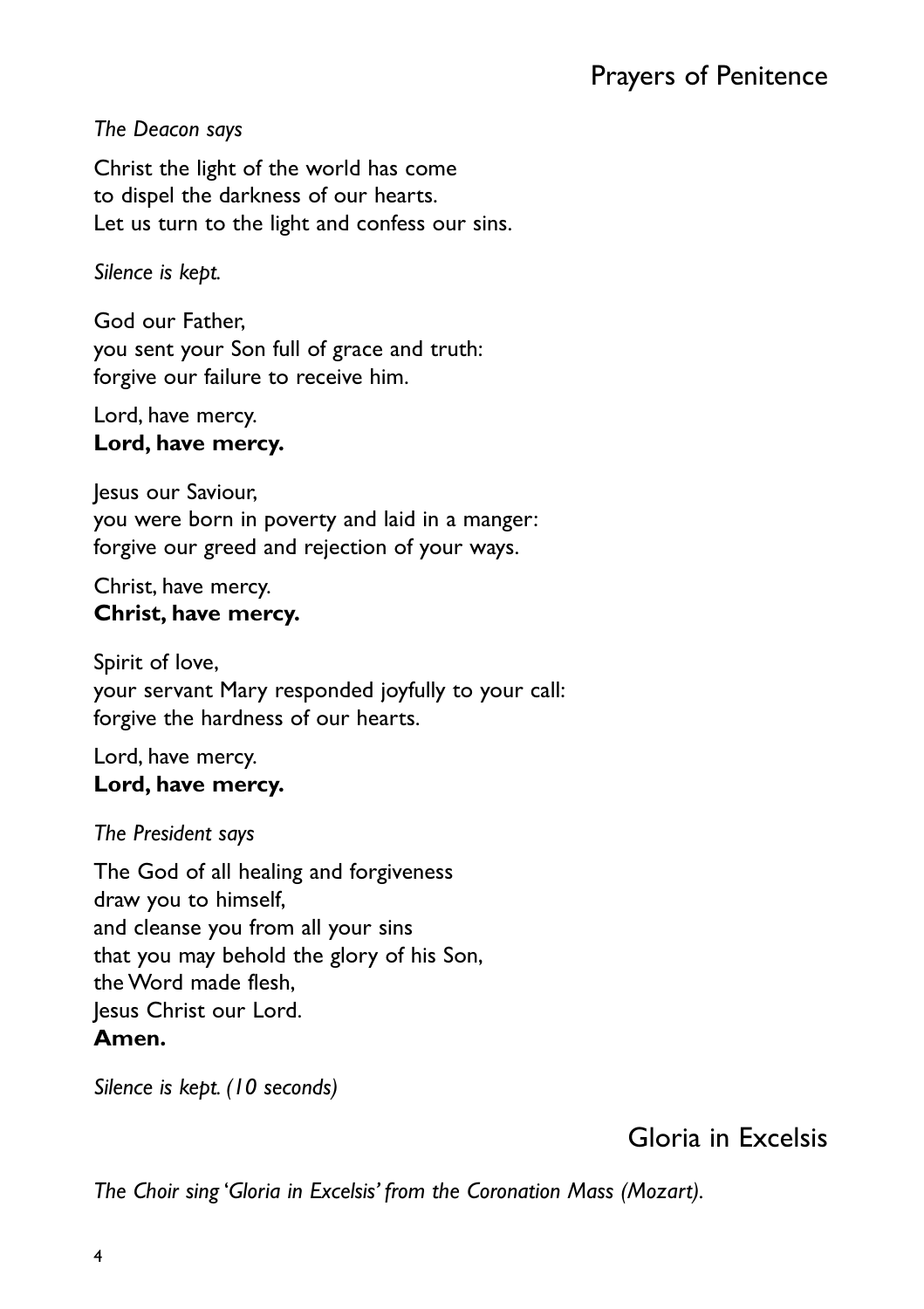# The Collect of the Day

*The President says* 

Let us pray.

*All pray in silence for a short time.* 

Eternal God, who made this most holy night to shine with the brightness of your one true light; bring us, who have known the revelation of that light on earth, to see the radiance of your heavenly glory; through Jesus Christ your Son our Lord, who is alive and reigns with you, in the unity of the Holy Spirit, one God, now and for ever. **Amen.**

*Sit* 

## The Liturgy of the Word

## New Testament Reading

A reading from the Letter of Paul to Titus.

The grace of God has appeared, bringing salvation to all, training us to renounce impiety and worldly passions, and in the present age to live lives that are self-controlled, upright, and godly, while we wait for the blessed hope and the manifestation of the glory of our great God and Saviour, Jesus Christ. He it is who gave himself for us that he might redeem us from all iniquity and purify for himself a people of his own who are zealous for good deeds.

Titus 2. 11-14

This is the word of the Lord. **Thanks be to God.** 

*Silence is kept. (10 seconds)*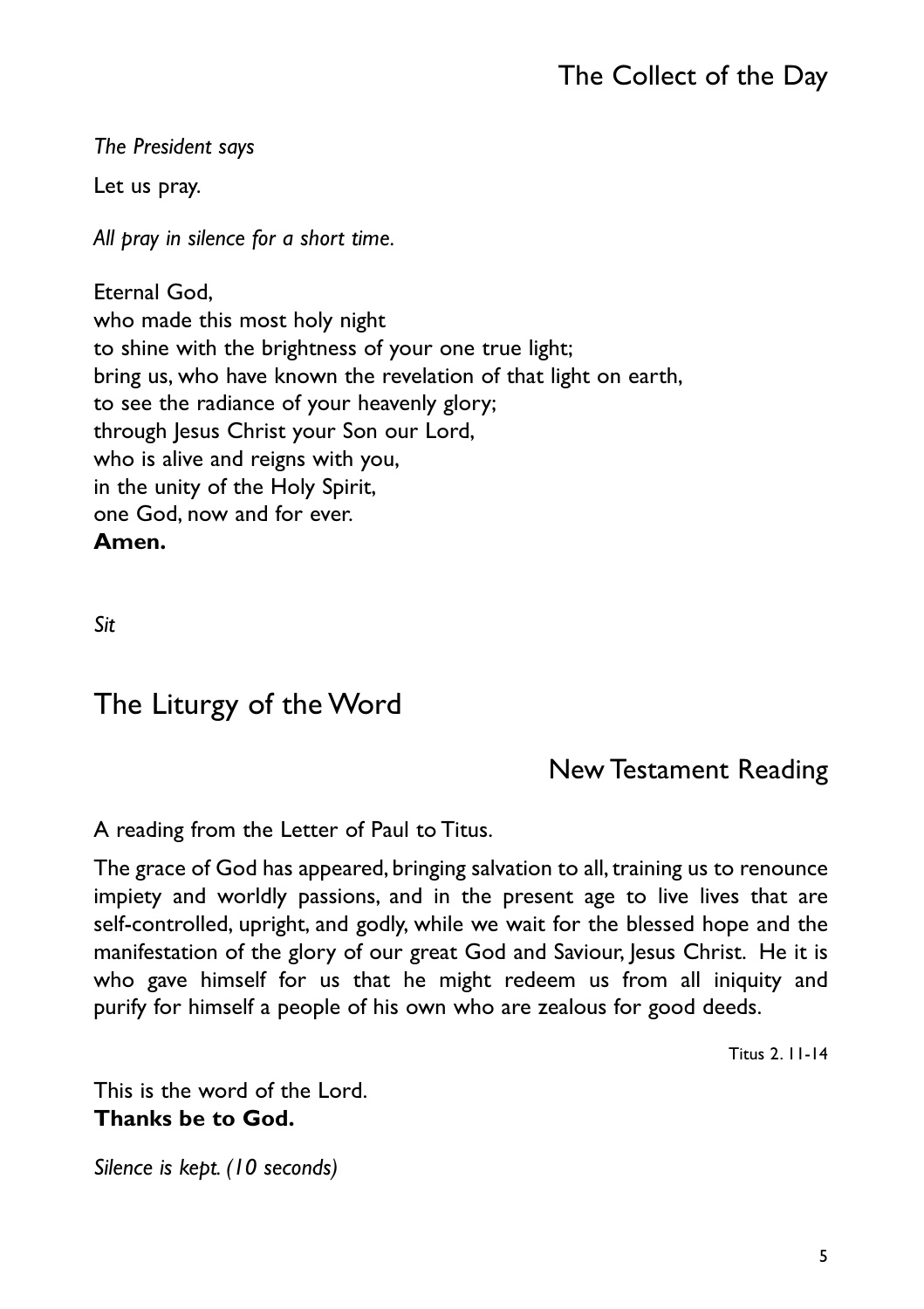*The Choir sings the Gospel Acclaimation (Scott).* 

## Gospel Reading

*Stand and turn towards the Deacon as the Gospel is proclaimed from the North Lectern.* 

*The Deacon says*

The Lord be with you **and also with you.** 

Hear the Gospel of our Lord Jesus Christ according to Luke. **Glory to you, O Lord.**

In those days a decree went out from Emperor Augustus that all the world should be registered. This was the first registration and was taken while Quirinius was governor of Syria. All went to their own towns to be registered. Joseph also went from the town of Nazareth in Galilee to Judea, to the city of David called Bethlehem, because he was descended from the house and family of David. He went to be registered with Mary, to whom he was engaged and who was expecting a child. While they were there, the time came for her to deliver her child. And she gave birth to her firstborn son and wrapped him in bands of cloth, and laid him in a manger, because there was no place for them in the inn. In that region there were shepherds living in the fields, keeping watch over their flock by night. Then an angel of the Lord stood before them, and the glory of the Lord shone around them, and they were terrified. But the angel said to them, 'Do not be afraid; for see - I am bringing you good news of great joy for all the people: to you is born this day in the city of David a Saviour, who is the Messiah, the Lord. This will be a sign for you: you will find a child wrapped in bands of cloth and lying in a manger.' And suddenly there was with the angel a multitude of the heavenly host, praising God and saying,

'Glory to God in the highest heaven, and on earth peace among those whom he favours!'

When the angels had left them and gone into heaven, the shepherds said to one another, 'Let us go now to Bethlehem and see this thing that has taken place, which the Lord has made known to us.' So they went with haste and found Mary and Joseph, and the child lying in the manger.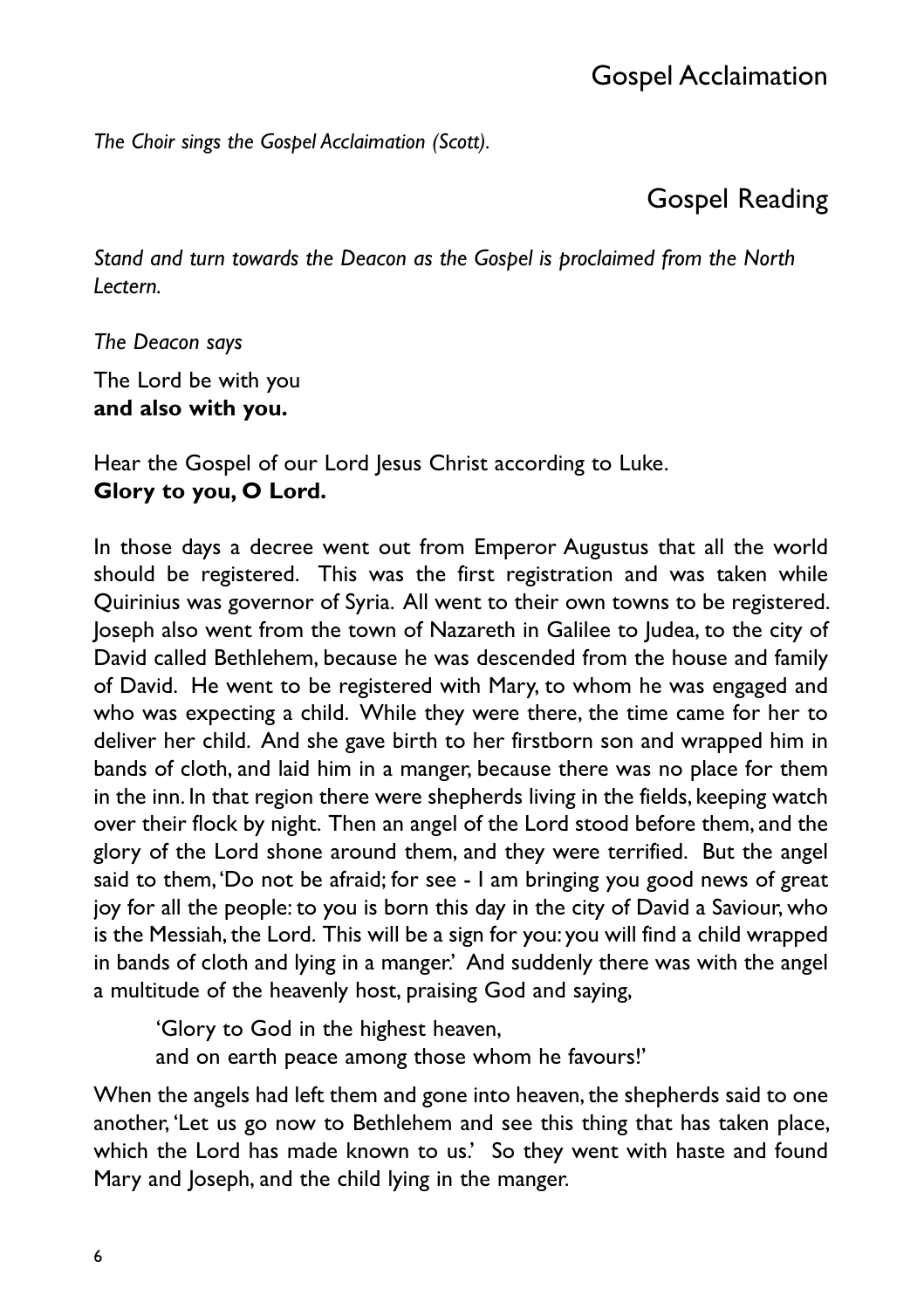When they saw this, they made known what had been told them about this child; and all who heard it were amazed at what the shepherds told them. But Mary treasured all these words and pondered them in her heart. The shepherds returned, glorifying and praising God for all they had heard and seen, as it had been told them.

Luke 2. 1-20

This is the Gospel of the Lord. **Praise to you, O Christ.** 

Sermon

*The Bishop proceeds to the Puplit and all sit. Silence is kept. (10 seconds)* 

The Creed

**We believe in one God, the Father, the Almighty, maker of heaven and earth, of all that is, seen and unseen. We believe in one Lord, Jesus Christ, the only Son of God, eternally begotten of the Father, God from God, Light from Light, true God from true God, begotten, not made, of one Being with the Father; through him all things were made. For us and for our salvation he came down from heaven, was incarnate from the Holy Spirit and the Virgin Mary, and was made man. For our sake he was crucified under Pontius Pilate; he suffered death and was buried. On the third day he rose again in accordance with the Scriptures; he ascended into heaven and is seated at the right hand of the Father. He will come again in glory to judge the living and the dead, and his kingdom will have no end.**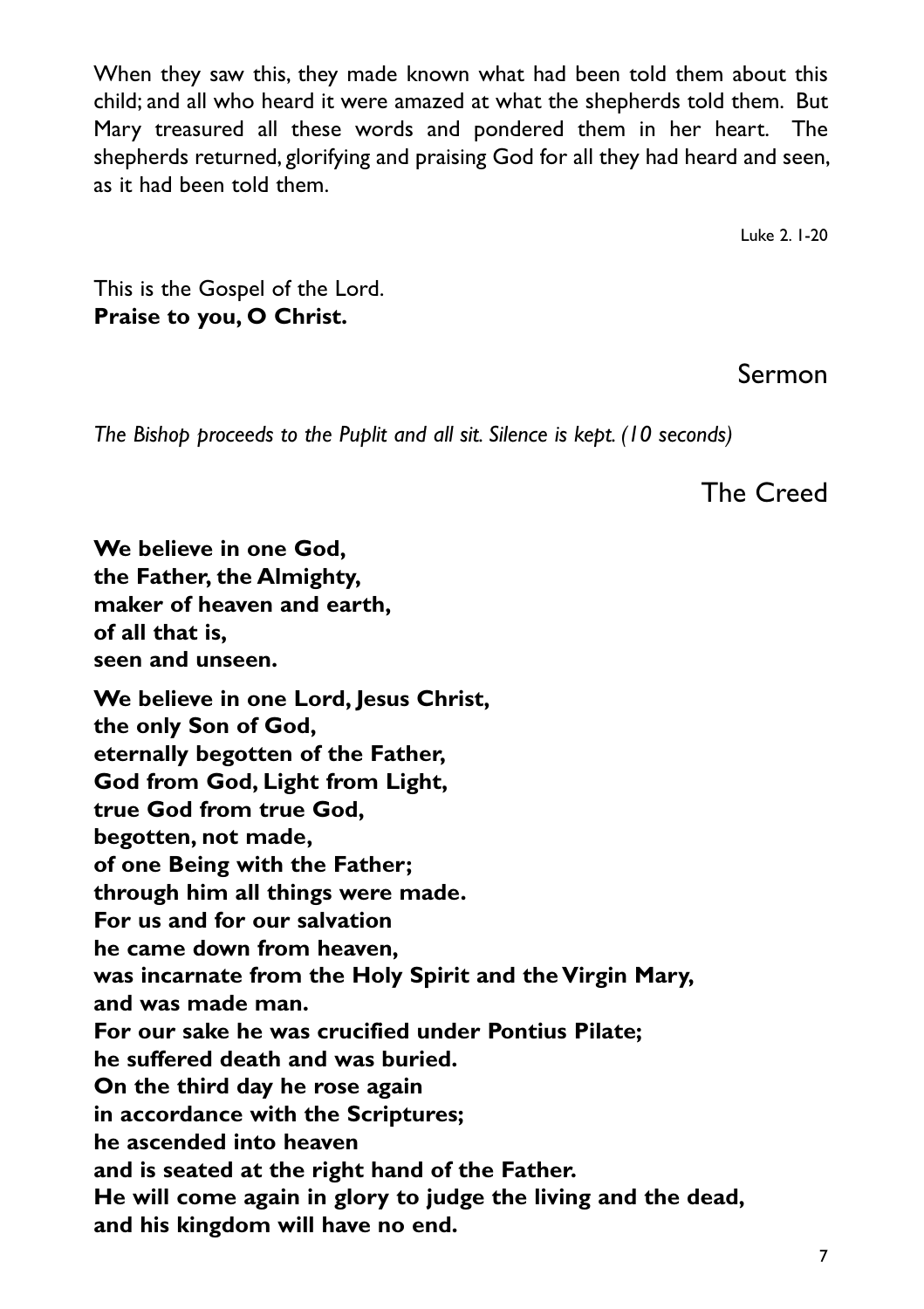**We believe in the Holy Spirit, the Lord, the giver of life, who proceeds from the Father and the Son, who with the Father and the Son is worshipped and glorified, who has spoken through the prophets. We believe in one holy catholic and apostolic Church. We acknowledge one baptism for the forgiveness of sins. We look for the resurrection of the dead, and the life of the world to come. Amen.** 

Prayers of Intercession

*The President says* 

In peace let us pray to the Lord.

*Sit or kneel* 

*The response is* 

Christ, the Word made flesh,

#### **hear our prayer.**

*At the end the President says* 

Father, on this holy night angels and shepherds worshipped at the manger throne. Receive the worship we offer in fellowship with Mary, Joseph and the saints through him who is your Word made flesh, our Saviour Jesus Christ. **Amen.** 

*Stand*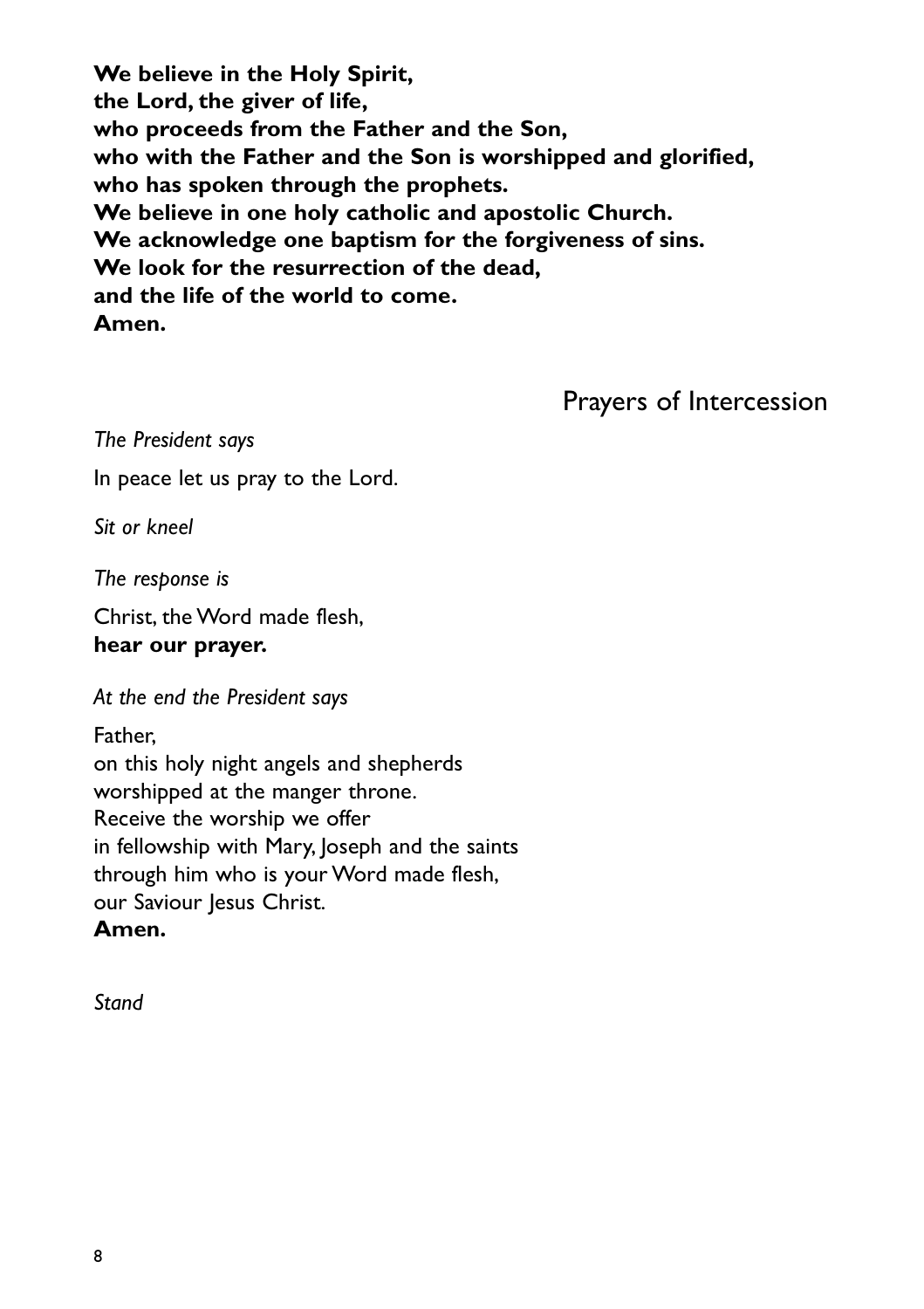# The Liturgy of the Sacrament

## The Peace

*The President says*

This holy night the angels sang 'Glory to God in the highest heaven, and on earth peace to all in whom he delights'.

The peace of the Lord be always with you **and also with you.** 

*The Deacon says* 

Let us offer one another a sign of peace.

*All may exchange a sign of peace.* 

## Offertory Hymn

*The Choir sings the Offertory Hymn 'It came upon the midnight clear'.* 

## Preparation of the Table

*The bread and wine are placed on the altar.*

*The President says*

Word made flesh, life of the world, in your incarnation you embraced our poverty: by your Spirit may we share in your riches. **Amen.**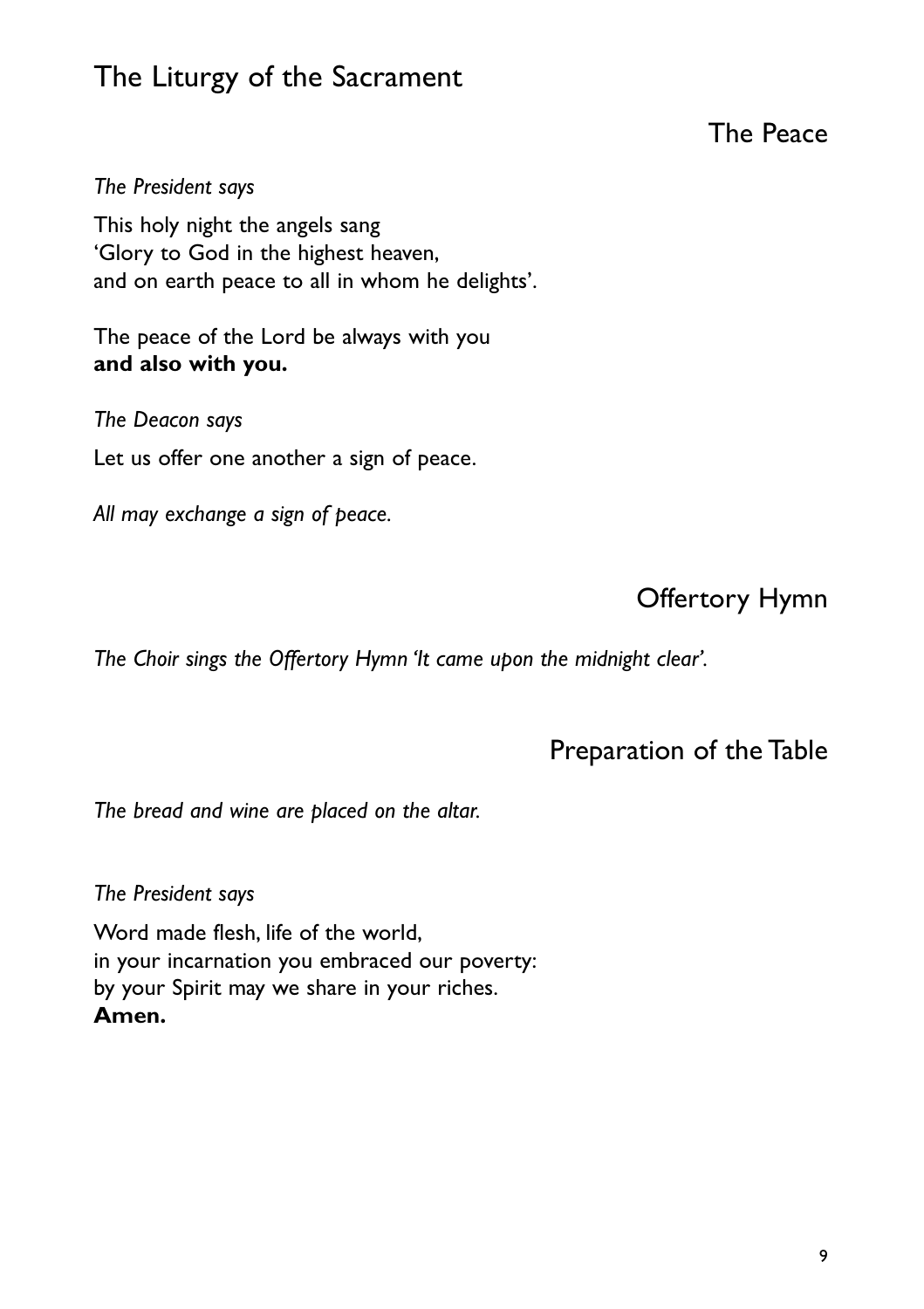## The Eucharistic Prayer

*The President says*

The Lord be with you **and also with you.** 

Lift up your hearts. **We lift them to the Lord.** 

Let us give thanks to the Lord our God. **It is right to give thanks and praise.** 

All glory and honour be yours always and everywhere, mighty creator, ever-living God. We give you thanks and praise for your Son, our Saviour Jesus Christ, who for love of our fallen race humbled himself, and on this night was born of the Virgin Mary by the power of your Spirit, and lived as one of us. In this mystery of the Word made flesh you have caused his light to shine in our hearts, to give knowledge of your glory in the face of Jesus Christ. In him we see our God made visible and so are caught up in the love of the God we cannot see. Therefore with all the angels of heaven we lift our voices to proclaim the glory of your name and sing our joyful hymn of praise:

**Holy, holy, holy Lord. God of power and might. Heaven and earth are full of your glory. Hosanna in the highest.** 

**Blessed is he who comes in the name of the Lord. Hosanna in the highest.**

Lord God, you are the most holy one, enthroned in splendour and light, yet in the coming of your Son Jesus Christ you reveal the power of your love made perfect in our human weakness.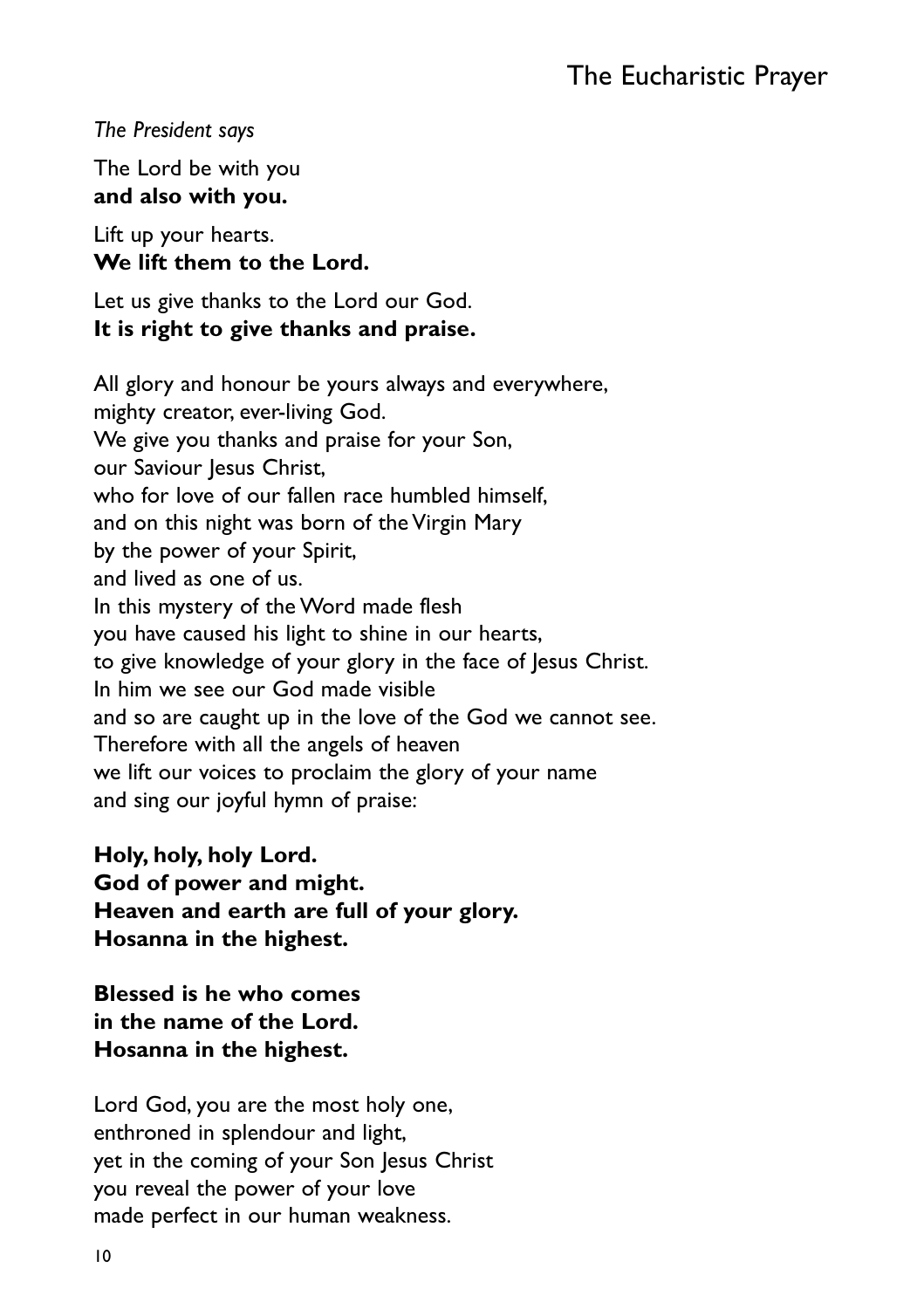Embracing our humanity, Jesus showed us the way of salvation; loving us to the end, he gave himself to death for us; dying for his own, he set us free from the bonds of sin, that we might rise and reign with him in glory.

On the night he gave up himself for us all he took bread and gave you thanks; he broke it and gave it to his disciples, saying:

Take, eat; this is my body which is given for you; do this in remembrance of me.

In the same way, after supper he took the cup and gave you thanks; he gave it to them, saying:

Drink this, all of you; this is my blood of the new covenant which is shed for you and for many for the forgiveness of sins. Do this, as often as you drink it, in remembrance of me.

#### *The Deacon says*

Great is the mystery of faith: **Christ has died. Christ is risen. Christ will come again.** 

Therefore we proclaim the death that he suffered on the cross, we celebrate his resurrection, his bursting from the tomb, we rejoice that he reigns at your right hand on high and we long for his coming in glory.

As we recall the one, perfect sacrifice of our redemption, Father, by your Holy Spirit let these gifts of your creation be to us the body and blood of our Lord Jesus Christ; form us into the likeness of Christ and make us a perfect offering in your sight.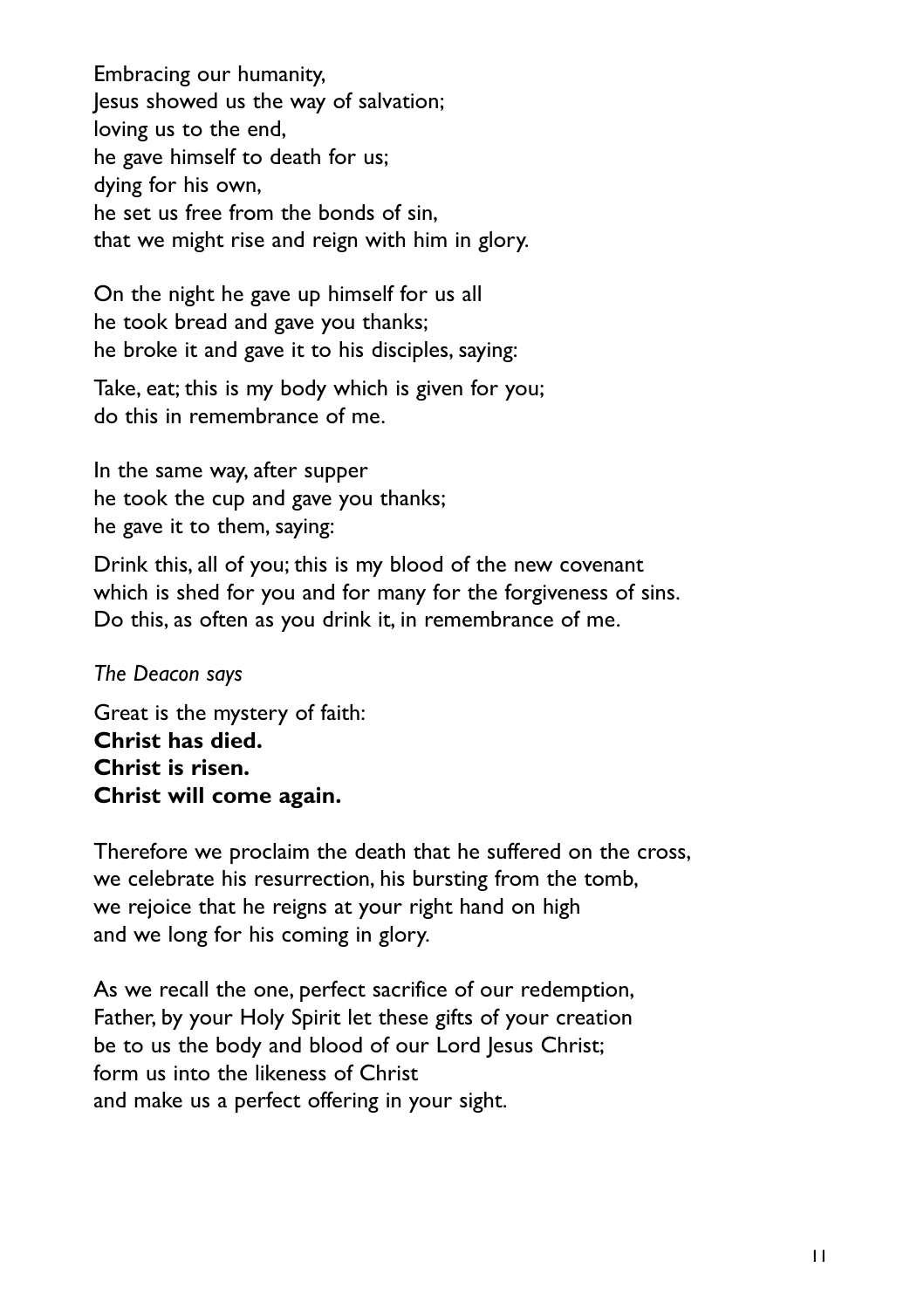Look with favour on your people and in your mercy hear the cry of our hearts. Bless the earth, heal the sick, let the oppressed go free and fill your Church with power from on high.

Gather your people from the ends of the earth to feast with all your saints at the table in your kingdom, where the new creation is brought to perfection in Jesus Christ our Lord;

by whom, and with whom, and in whom, in the unity of the Holy Spirit, all honour and glory be yours, almighty Father, for ever and ever.

### **Amen***.*

*Silence is kept.* 

## The Lord's Prayer

#### *The President says*

Rejoicing in the presence of God here among us, let us pray with confidence as our Saviour taught us, each praying in our own language:

**Our Father, who art in heaven, hallowed be thy name; thy kingdom come; thy will be done; on earth as it is in heaven. Give us this day our daily bread. And forgive us our trespasses, as we forgive those who trespass against us. And lead us not into temptation; but deliver us from evil. For thine is the kingdom, the power and the glory, for ever and ever. Amen.**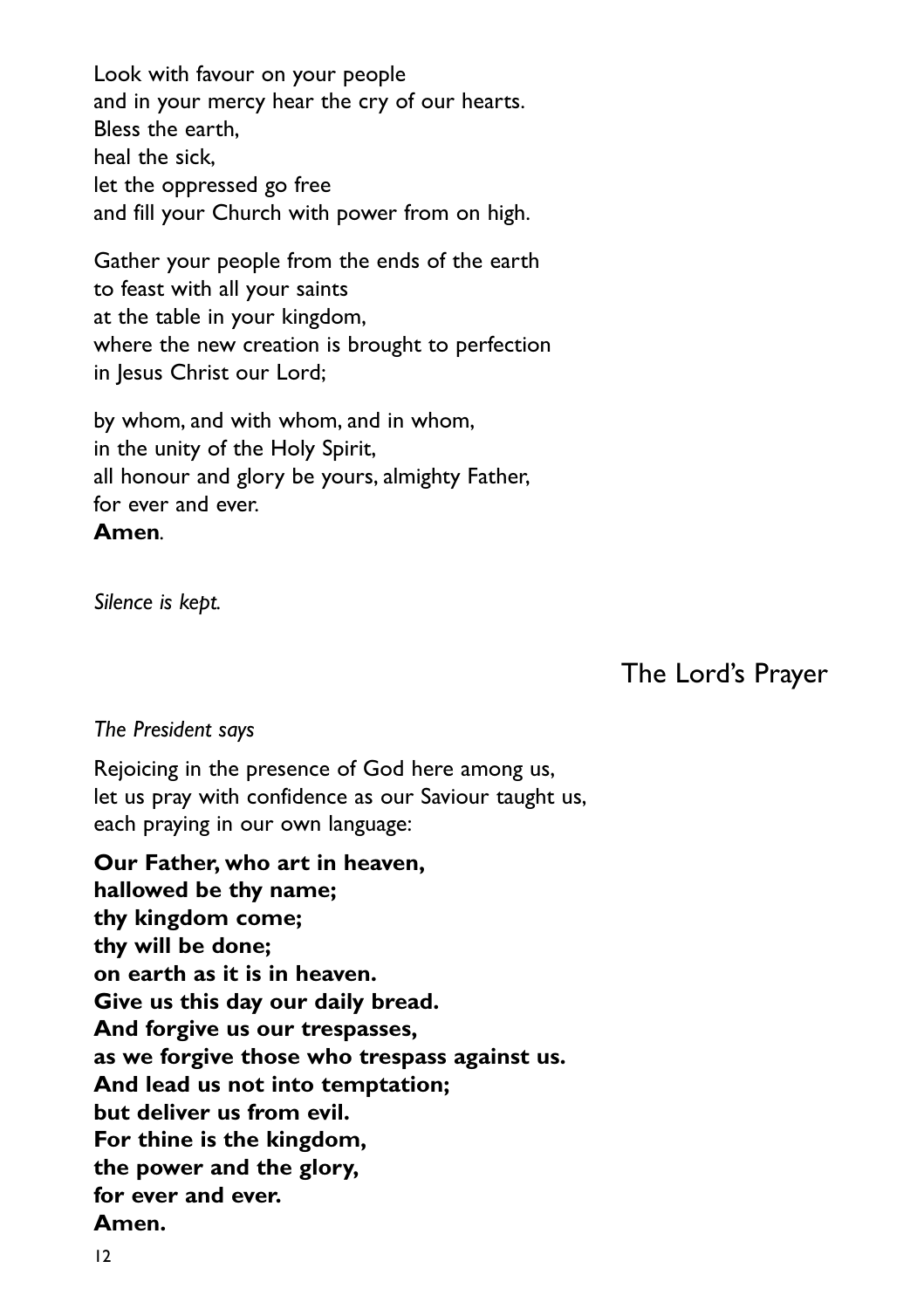## Breaking of the Bread

*The President breaks the consecrated bread, saying* 

We break the bread of life. and that life is the light of the world. **God here among us, light in the midst of us, bring us to light and life.** 

**Lamb of God, you take away the sin of the world: have mercy on us. Lamb of God, you take away the sin of the world: have mercy on us. Lamb of God, you take away the sin of the world: grant us peace.** 

## Giving of Communion

*The President invites the people to receive the Holy Communion, saying* 

God's holy gifts for God's holy people. **Jesus Christ is holy, Jesus Christ is Lord, to the glory of God the Father.** 

Anthem

*The Choir sings the Communion Anthem 'Nativity Carol' (Rutter).*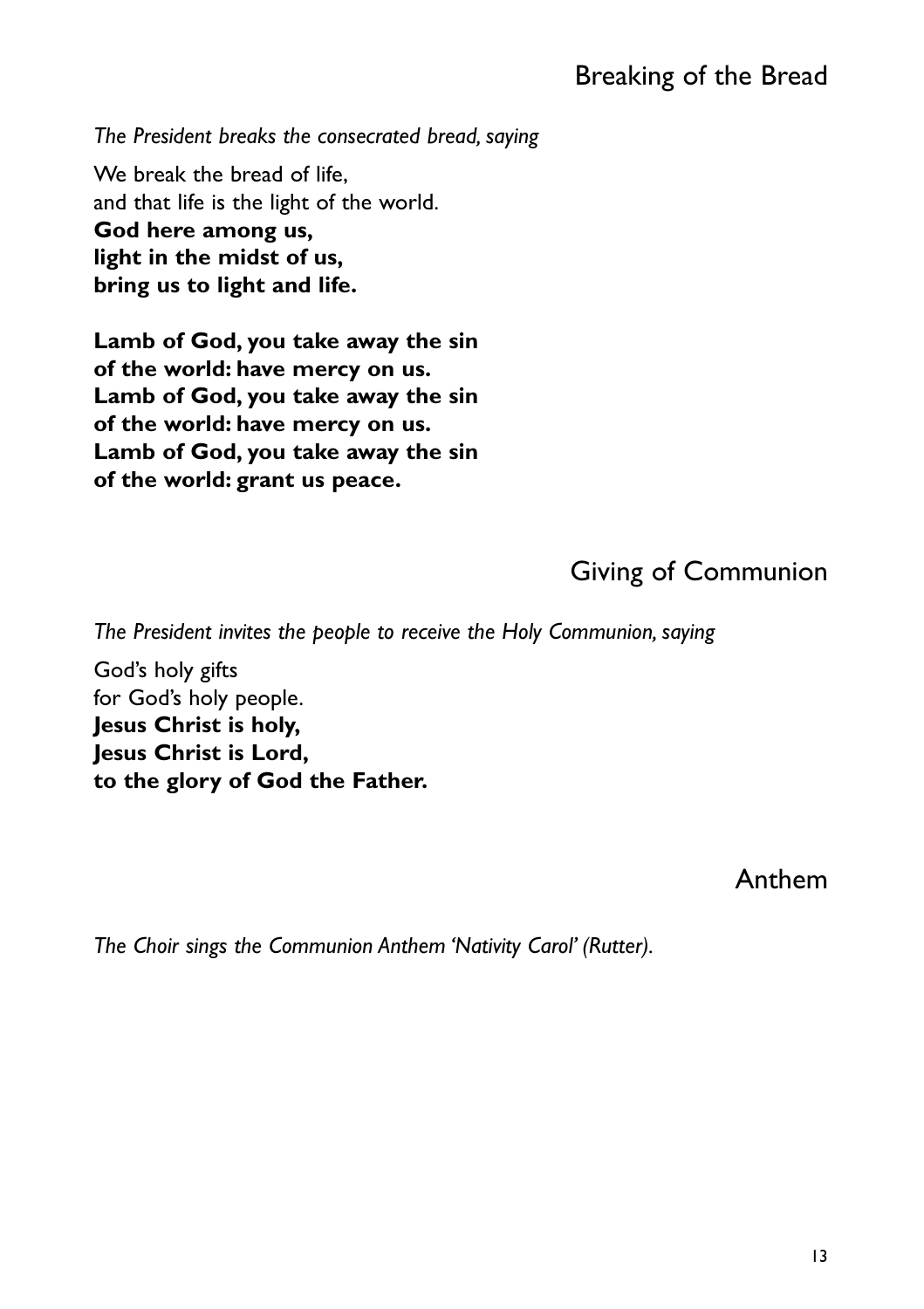*All stand with the President, who says* 

Let us pray.

God our Father, in this night you have made known to us again the coming of our Lord Jesus Christ: confirm our faith and fix our eyes on him until the day dawns and Christ the Morning Star rises in our hearts. To him be glory both now and for ever. **Amen.** 

**We praise and thank you, creator God, for you have not left us alone. Every year we celebrate your coming as Emmanuel. Every Eucharist celebrates his death, in the bread we break and the cup we share, until that day when we shall see you face to face, in Jesus Christ our Lord. Amen.** 

# The Dismissal

*The President says*

May the Father, who has loved the eternal Son from before the foundation of the world, shed that love upon you his children. **Amen.** 

May Christ, who by his incarnation gathered into one things earthly and heavenly, fill you with joy and peace. **Amen.**